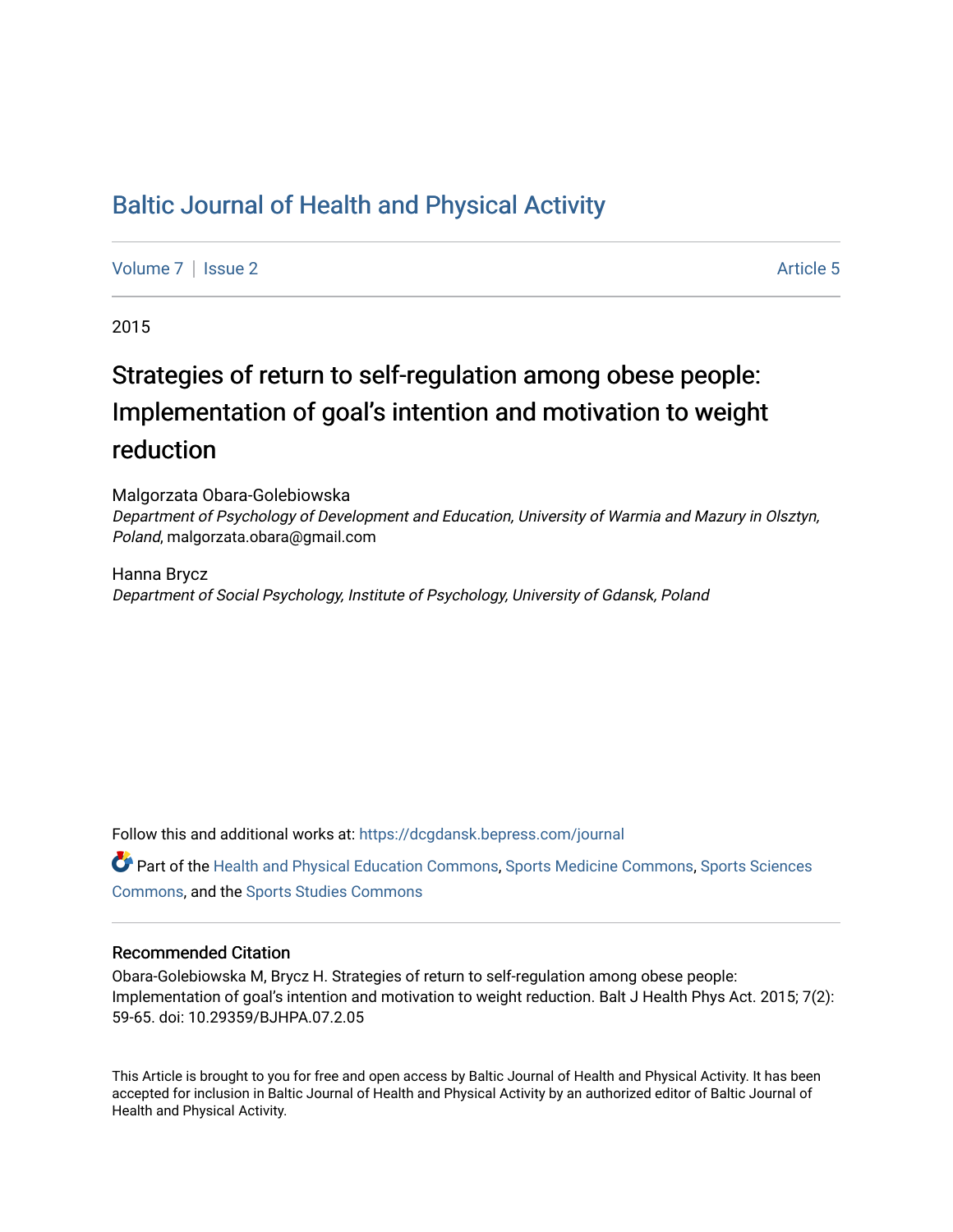# **Strategies of return to self-regulation among obese people: Implementation of goal's intention and motivation to weight reduction**

**Authors' Contribution:**

- **A** Study Design
- **B** Data Collection
- **C** Statistical Analysis
- **D** Data Interpretation
- **E** Manuscript Preparation **F** Literature Search

**G** Funds Collection

#### **Malgorzata Obara-Golebiowska1 ABCDEF, Hanna Brycz2 ABCDEF**

- <sup>1</sup> Department of Psychology of Development and Education, University of Warmia and Mazury in Olsztyn, Poland
- 2 Department of Social Psychology, Institute of Psychology, University of Gdansk, Poland

| abstract                |                                                                                                                                                                                                                                                                                                                                                                                                                                                                                                                                                                                        |
|-------------------------|----------------------------------------------------------------------------------------------------------------------------------------------------------------------------------------------------------------------------------------------------------------------------------------------------------------------------------------------------------------------------------------------------------------------------------------------------------------------------------------------------------------------------------------------------------------------------------------|
| <b>Background</b>       | Implementation intentions is one of self-regulation strategies enabling priority goals achie-<br>ving. This method is based on accurate planning of a variety of activities by which goal's<br>realization is more probable. The aim of the research was to evaluate the impact of the<br>implementation intention technique on motivational and behavioral aspects of eating self-<br>-regulation among obese people.                                                                                                                                                                 |
| <b>Material/Methods</b> | A total of 100 obese people, abiding by a slimming program organized in an obesity clinic in<br>Olsztyn in Poland, participated in the research. In the experimental group an implementation<br>intentions technique for eating habit were applied. The impact of the applied method on<br>motivational and behavioral aspects of eating self-regulation were verified through partici-<br>pants' answers to the Goal's Survey and through the tested subjects' propensity for selec-<br>ting high-calorie foods. The Goal Survey was developed solely for the purposes of this study. |
| <b>Results</b>          | Members of the experimental group exposed to the implementation intention strategy had<br>higher motivation to weight reduction measured by the Goal Survey and were less likely to<br>select high-calorie foods than the control subjects.                                                                                                                                                                                                                                                                                                                                            |
| <b>Conclusions</b>      | Implementation of goal's intention is an efficient technique which improves motivation to<br>weight reduction and effectively modifies eating habits among obese people. Application<br>of the above method in psychological intervention of obesity treatment can constitute one<br>of the factors enabling process of changing eating habits and losing weight.                                                                                                                                                                                                                      |
| Key words               | obesity, weight reduction, implementation of goal's intention.                                                                                                                                                                                                                                                                                                                                                                                                                                                                                                                         |

| article details              |                                                                                                                                                                                                                                                                                                                                                                                                                                                                                                                                                                                                                                                                                                                                                                                                |
|------------------------------|------------------------------------------------------------------------------------------------------------------------------------------------------------------------------------------------------------------------------------------------------------------------------------------------------------------------------------------------------------------------------------------------------------------------------------------------------------------------------------------------------------------------------------------------------------------------------------------------------------------------------------------------------------------------------------------------------------------------------------------------------------------------------------------------|
| <b>Article statistics</b>    | Word count: 2,191; Tables: 0; Figures: 3; References: 22                                                                                                                                                                                                                                                                                                                                                                                                                                                                                                                                                                                                                                                                                                                                       |
|                              | Received: September 2014; Accepted: June 2015; Published: June 2015                                                                                                                                                                                                                                                                                                                                                                                                                                                                                                                                                                                                                                                                                                                            |
| <b>Full-text PDF:</b>        | http://www.balticsportscience.com                                                                                                                                                                                                                                                                                                                                                                                                                                                                                                                                                                                                                                                                                                                                                              |
| Copyright                    | © Gdansk University of Physical Education and Sport, Poland                                                                                                                                                                                                                                                                                                                                                                                                                                                                                                                                                                                                                                                                                                                                    |
| Indexation:                  | Celdes, CNKI Scholar (China National Knowledge Infrastructure), CNPIEC, De Gruyter - IBR (International<br>Bibliography of Reviews of Scholarly Literature in the Humanities and Social Sciences), De Gruyter - IBZ<br>(International Bibliography of Periodical Literature in the Humanities and Social Sciences), DOAJ, EBSCO - Central<br>& Eastern European Academic Source, EBSCO - SPORTDiscus, EBSCO Discovery Service, Google Scholar, Index<br>Copernicus, J-Gate, Naviga (Softweco, Primo Central (ExLibris), ProQuest - Family Health, ProQuest - Health &<br>Medical Complete, ProQuest - Illustrata: Health Sciences, ProQuest - Nursing & Allied Health Source, Summon<br>(Serials Solutions/ProQuest, TDOne (TDNet), Ulrich's Periodicals Directory/ulrichsweb, WorldCat (OCLC) |
| <b>Funding:</b>              | This research received no specific grant from any funding agency in the public, commercial, or not-for-profit<br>sectors.                                                                                                                                                                                                                                                                                                                                                                                                                                                                                                                                                                                                                                                                      |
| <b>Conflict of interest:</b> | Authors have declared that no competing interest exists.                                                                                                                                                                                                                                                                                                                                                                                                                                                                                                                                                                                                                                                                                                                                       |
| <b>Corresponding author:</b> | Małgorzata Obara-Gołębiowska; Department of Psychology of Development and Education University of Warmia<br>and Mazury in Olsztyn; Prawochenskiego 13 street, 10-447 Olsztyn, Poland; e-mail: malgorzata.obara@gmail.com<br>phone +48 886793736                                                                                                                                                                                                                                                                                                                                                                                                                                                                                                                                                |
| <b>Open Access License:</b>  | This is an open access article distributed under the terms of the Creative Commons Attribution-Non-commercial<br>4.0 International (http://creativecommons.org/licenses/by-nc/4.0/), which permits use, distribution, and<br>reproduction in any medium, provided the original work is properly cited, the use is non-commercial and is<br>otherwise in compliance with the license.                                                                                                                                                                                                                                                                                                                                                                                                           |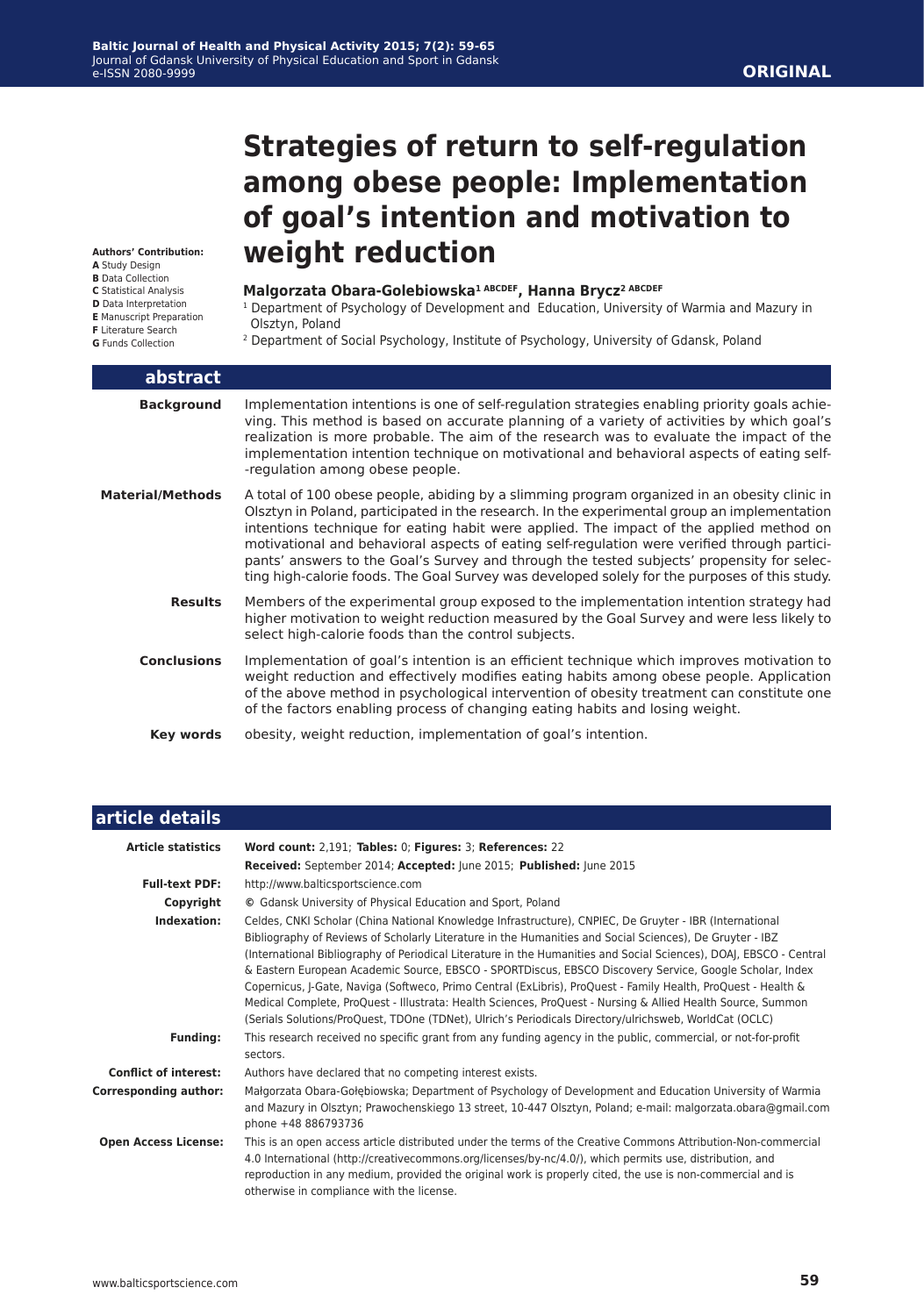# **introduction**

According to the World Health Organization, obesity and overweight pose one of the greatest health risks in highly industrialized countries. The prevalence of obesity continues to increase at an alarming rate around the world. According to WHO data for 2009 [1], more people die from obesity than from malnutrition in the contemporary world. Obesity leads to numerous health problems and disorders. It is one of the leading causes of hypertension, coronary heart disease, stroke, type 2 diabetes and certain types of cancer [2]. Excessive body weight also significantly lowers self-esteem and the quality of life in the sense of social belonging. The alarming increase in the number of obese and overweight people, in particular in the United States, and the resulting health consequences contribute to a steady rise in health care costs [3]. According to the Rush University Medi-cal Center [4], multicomponent lifestyle intervention is one of the most effective methods of inducing permanent changes in body weight.

Successful lifestyle interventions draw on the skills of experienced professionals who use a variety of therapeutic techniques in order to improve self- -regulation capabilities in goal achievement. Examples of those techniques are: self-monitoring, modeling, environmental restructuring and group and individual support. Results of Powell, Calvin III and Calvin Jr. research [4] show that lifestyle interventions containing, among others, self-regulation techniques for obesity can produce modest but clinically significant reductions in weight with minimal risk. Gollwitzer [5] claims that whether people meet their goals depends on both how the goal content is framed and how people regulate the respective goal directed activities. Therefore, adequate self-regulatory capacities are essential to achieve any life's goal effectively.

The success of lifestyle modification strategies requires a well-prepared plan. In an effective plan, circumstances that trigger the analyzed activities should be linked with specific behaviors [6]. Plans that only formulate intentions merely describe goals, whereas the implementation intention strategy focuses on the practical aspects of the task, namely where, when and how the task should be executed. In the implementation intention process, a highly detailed plan is developed for a specific situation. Brandstaetter, Lengfeldand Gollwitzer [6] demonstrated that implementation intention is a highly effective method for initiating action and achieving the desired goals.

The implementation intention strategy speeds up the response to a stimulus by freeing cognitive resources for processing situations and objects that are part of the developed plan [5]. External stimuli trigger automatic behaviors that contribute to goal attainment. Implementation intentions are also effective in the event of a cognitive overload that can deplete self- -control resources [6]. This realistic and detailed planning strategy leads to the automatization of behaviors by transforming conscious efforts at self- -regulation into implicit self-control that is resistant to external stimuli [9, 10, 11]. The process can be reinforced by training the desired behaviors [8]. In a study by Luszczynska [12], a simple implementation intention process led to changes in eating behavior when repeated only three times. This self-regulation planning strategy enables subjects to initiate action, experience self-control and promote self-efficiency. Also in different studies implementation of intentions resulted in better effects of weight reduction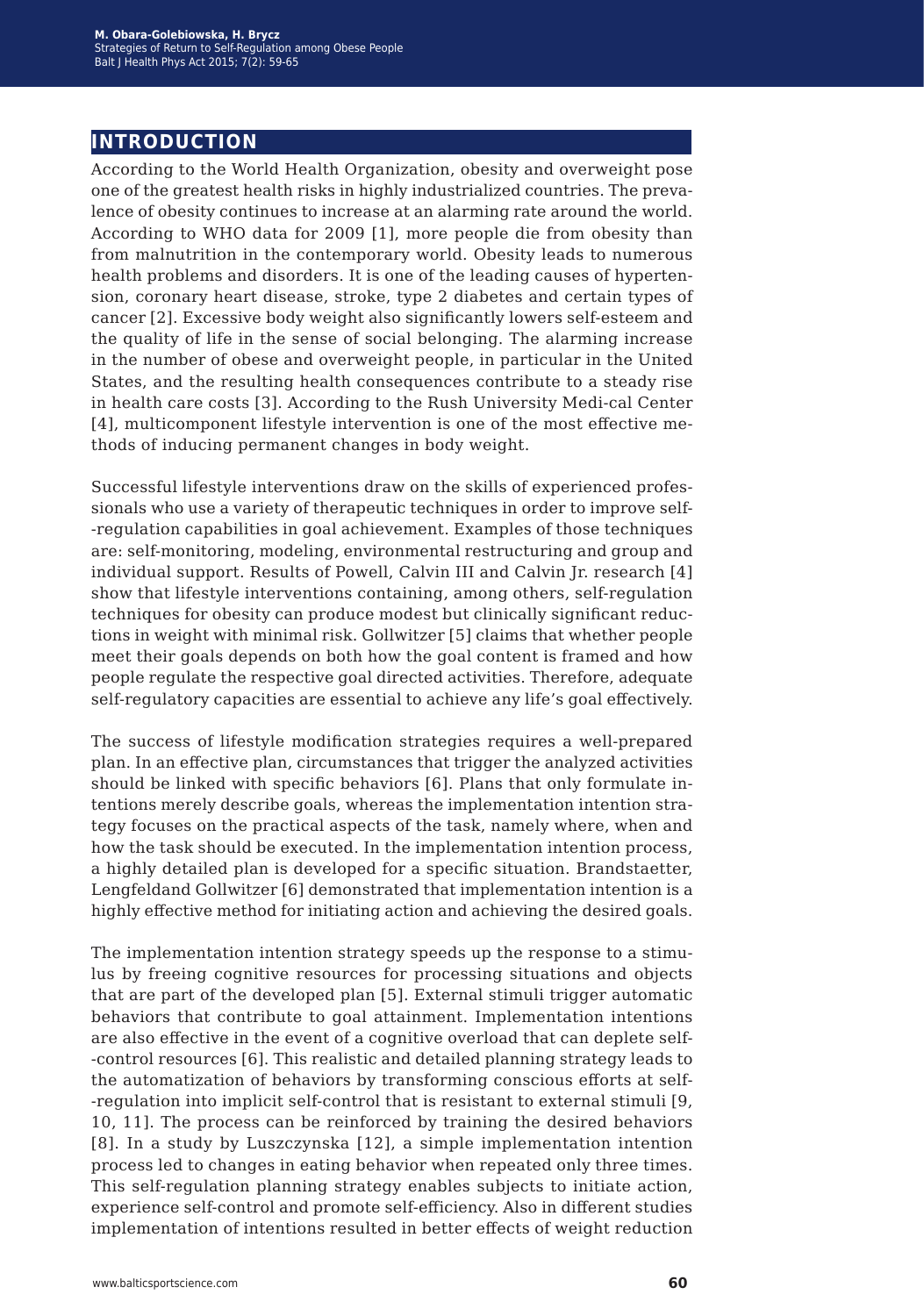among obese people participating in Weight Loss Programs in comparison to a control group who did not use this strategy [13, 14].

Self-efficacy, on the other hand, is a crucial concept of Albert Bandura's social cognitive learning model [15]. It is the extent of one's belief in one's own ability to control behaviors and reach goals. According to Bandura [15], personal impact is one of factors determining abilities to adaptation and personal development. Besides, the author claims that people who develop their own self-regulatory competences, abilities and therefore self- -efficacy experience free will to a greater degree. Bandura emphasizes that the sense of free will firstly depends on abilities of intentions formulating or goals creation, secondly on abilities of future visualization and thirdly on auto-reflection capabilities. So-called free will can be identified with autonomous motivation which is the essence of Deci and Ryan's auto-determination concept [16,17]. Autonomous activities are highly integrated with standards in accordance with self that is own values, needs, preferences. Autonomous motivation causes that humans activities are featured by stronger perseverance, leads to higher achievements or more creative solutions which results in improvement in well-being [18].

The aim of the present study was to determine the effectiveness of related to healthy eating habits implementation intention technique's impact on motivational and behavioral aspects of eating self-regulation among obese people enrolled in a weight-loss program. Motivational and behavioral aspects of eating self-regulation include beliefs and behavioral strategies related to food and eating.

### **materials and methods**

This study evaluated a total of 100 obese people  $(BMI > 30)$ , including 72 women and 28 men aged 29 to 56, enrolled in a weight-loss program in an obesity clinic in Olsztyn. The subjects were divided into an experimental group and a control group. The study groups were randomized.

The first task pertained to completing the Goal Survey by participants from both groups. The Goal Survey was developed solely for the purposes of this study[19]. The questionnaire comprised two statements related to the realization of various objectives: 1) Losing excessive kilograms (Goal Survey) and 2) Introducing healthy eating habits (Goal Survey). Participants from both groups assessed the importance of various objectives included in the survey using a 7-item scale. The reliability of the Goal Survey with regards to these two statements proved sufficiently high  $\alpha = 0.89$ .

Next only in the experimental group the implementation intention strategy was applied. Members of the experimental group were given one day to develop a list of techniques for resisting high-calorie foods during and, in particular, after the weight-loss program. The new coping strategies had to be autonomous, realistic, practical and they had to address the type, place and time of every meal in a detailed and practical manner. The ideas generated by the participants were dis-cussed with other experimental group members. In the following days, the subjects were asked to complete the list with new resolutions and ideas for changing their eating habits and avoiding high-calorie foods.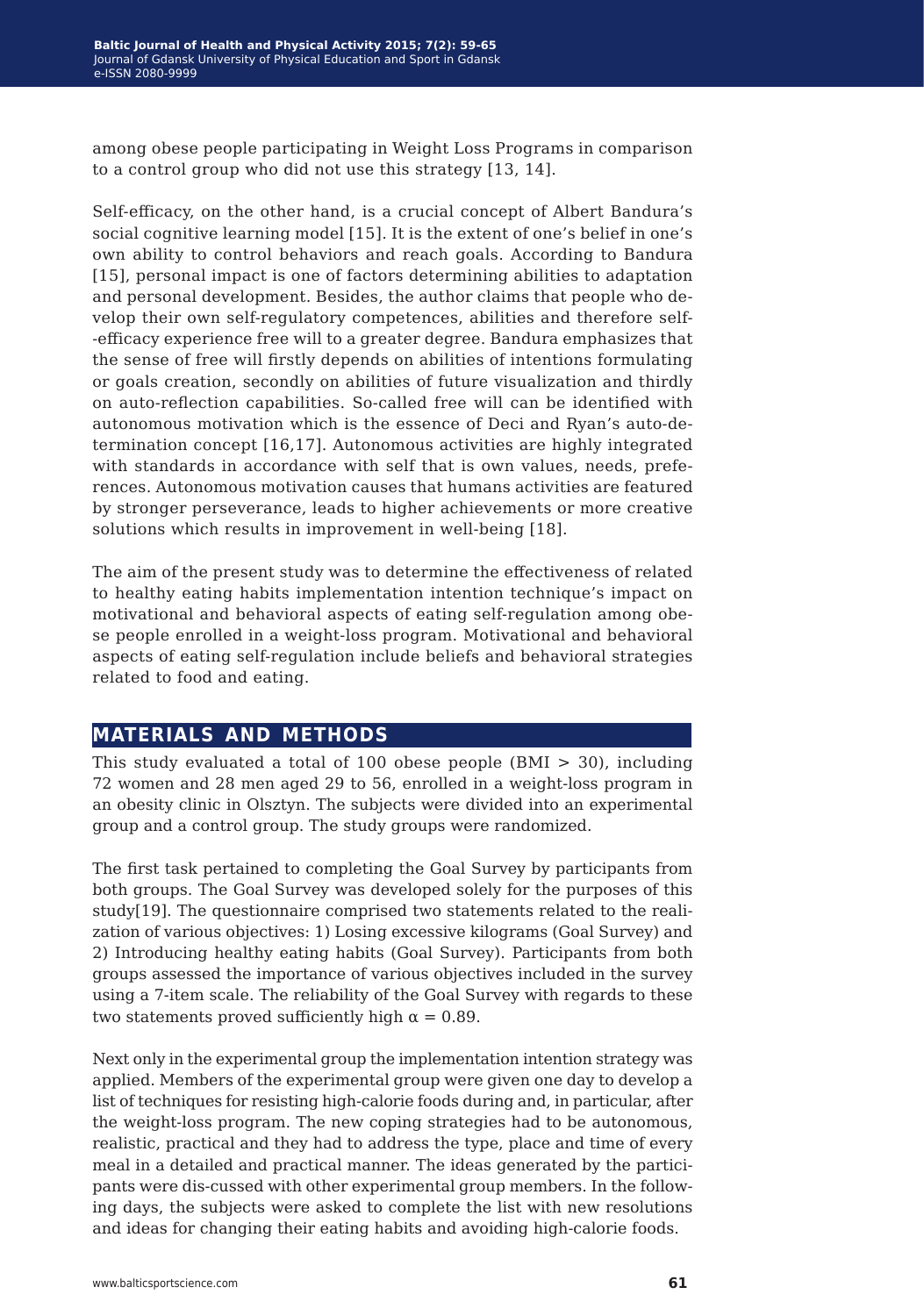The final part of the study took place after the end of the two-week weight-loss program in the obesity clinic. All participants from experimental and control groups were repeatedly examined by completing the Goals' Survey, which described their level of motivation connected with the process of slimming. Also, which was an additional part of the final measure, in reward for their diligence and participation in the weight-loss program, the participants were offered a special reward based on their individual preferences. The subjects could choose only one product from the following list: one square of chocolate, one apple, one carrot, one biscuit, one grapefruit or three potato crisps. After the participants had written down their choices on a piece of paper, they were told that the choice of treat was only a part of the experiment. They were rewarded for their participation in the study only with the listed low-calorie products: carrots, apples or grapefruits.

#### **results**

Goal Survey results of the experiment were verified in a statistical program SPSS 20 on the basis of an analysis of variance for repeated measures with using F- Snedecor test. The design gender (2) x group (2) was used to explain the variance of the dependent variables, namely two objectives included in the Goal Survey.

In the case of Losing excess kilograms we observed the significance between the first and the second (repeated) measure that is a significant effect of manipulation in the experimental group F (1,49) = 19.49; p < 0.001 Eta<sup>2</sup> = 0.29, Experimental group:  $M1 = 6,18$ ,  $M2 = 6,60$ ,  $t(49) = -4.41$ ;  $p < 0.0001$ 

Control group:  $M1 = 6.20$ ,  $M2 = 6.28$ ; p - insignificant.

In the case of the Losing excess kilograms we also observed a significant effect of manipulation  $F(1,96) = 8.57$ ;  $p = 0.005$ ,  $Eta^2 = 0.082$ , M2 (experimental group)=6.60, M2 (control group) = 6.28, t(98) = 2.80; p < 0.002

Analysis of variance did not show any impact of gender on the results:  $F < 1$  (Fig 1).

In the case of introducing healthy eating habits we observed the significance between the first and the second (repeated) measure that is a significant effect of manipulation in the experimental group  $F(1,49) = 19.60$ ; p < 0.0001, Eta<sup>2</sup> = 0.29, Experimental group M1 = 6.30, M2 = 6.70 t(49) = -4.43; p < 0.0001, Control group  $M1 = 6.25$ ,  $M2 = 6.28$ ; p - insignificant.

In the case of Introducing healthy eating habits we also observed a significant main effect for manipulation  $F(1,96) = 8.11$ ;  $p = 0.006$ , Eta<sup>2</sup> = 0.08, M2 (experimental group) =  $6,70$ , M2 (control group) =  $6.28$ , t(98) =  $3.54$ ;  $p < 0.002$ 

Also in this case we did not observe any impact of gender on the results:  $F < 1$  (Fig 2).

The results of the experiment in the part of food choice were verified in the statistical program SPSS 20 by an analysis of variance with using F-Snedecor test with a 2 (gender) x 2 (group), where the choice of a high-calorie food was the dependent variable. A statistical analysis revealed no main effect of gender F < 1 and a significant effect of group on the choice of high-calorie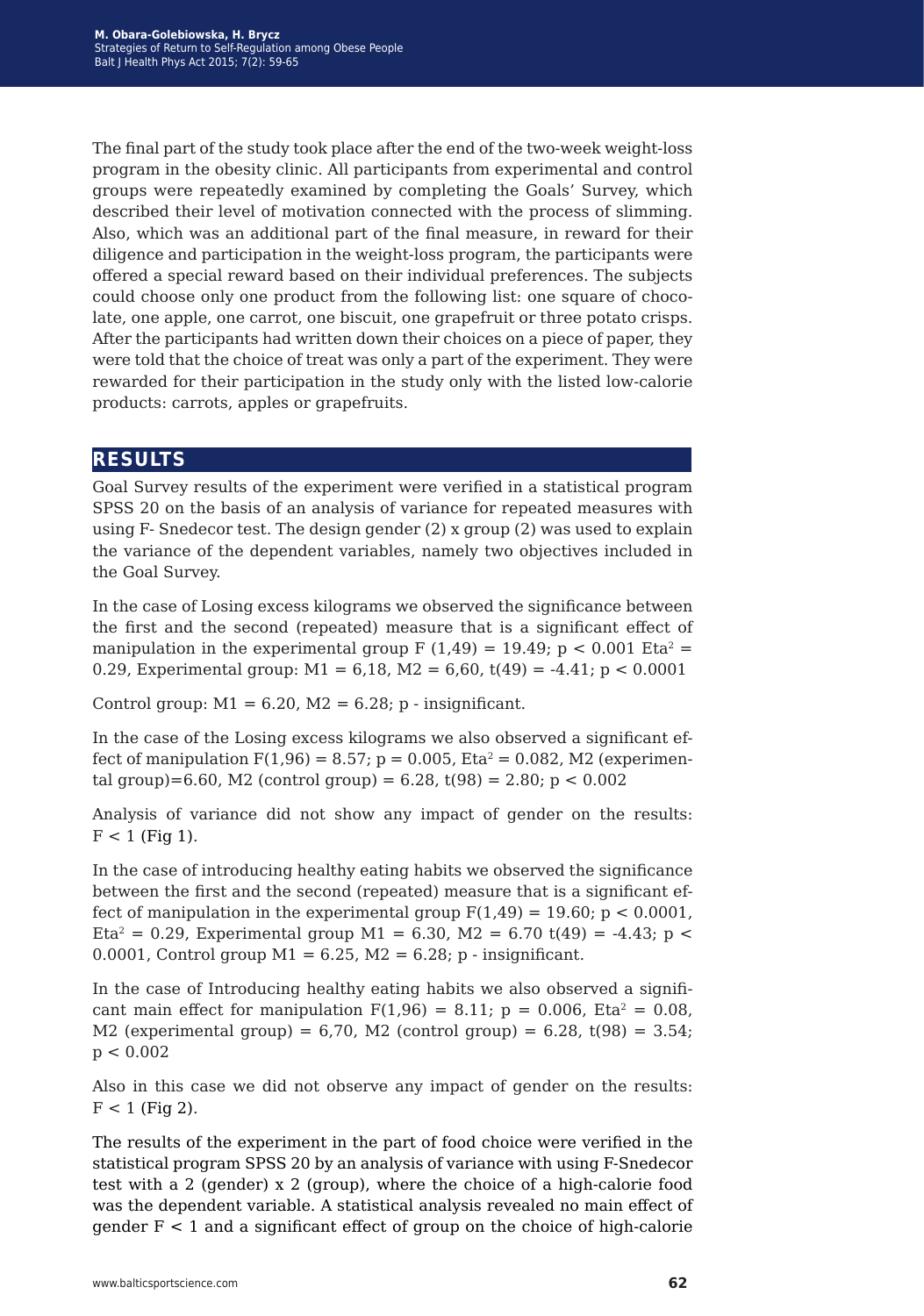food M (experimental group) =  $1.08$  versus M (control group) =  $1.16$ , t(98)  $= -1.22$ ,  $p < 0.01$ ). In the experimental group 46 subjects chose healthy food and 4 subjects chose high-calorie food. In the control group 40 subjects chose healthy food and 10 subjects chose high-calorie food. The implementation intention strategy significantly decreased the frequency of high-calorie food choices in the experimental group in comparison with the control one (Fig 3).







**Fig 2.** A significant effect of manipulation and group after manipulation for the goal: Introducing healthy eating habits on the choice of high-calorie food.



**Fig 3.** A significant effect of group on the choice of high-calorie food.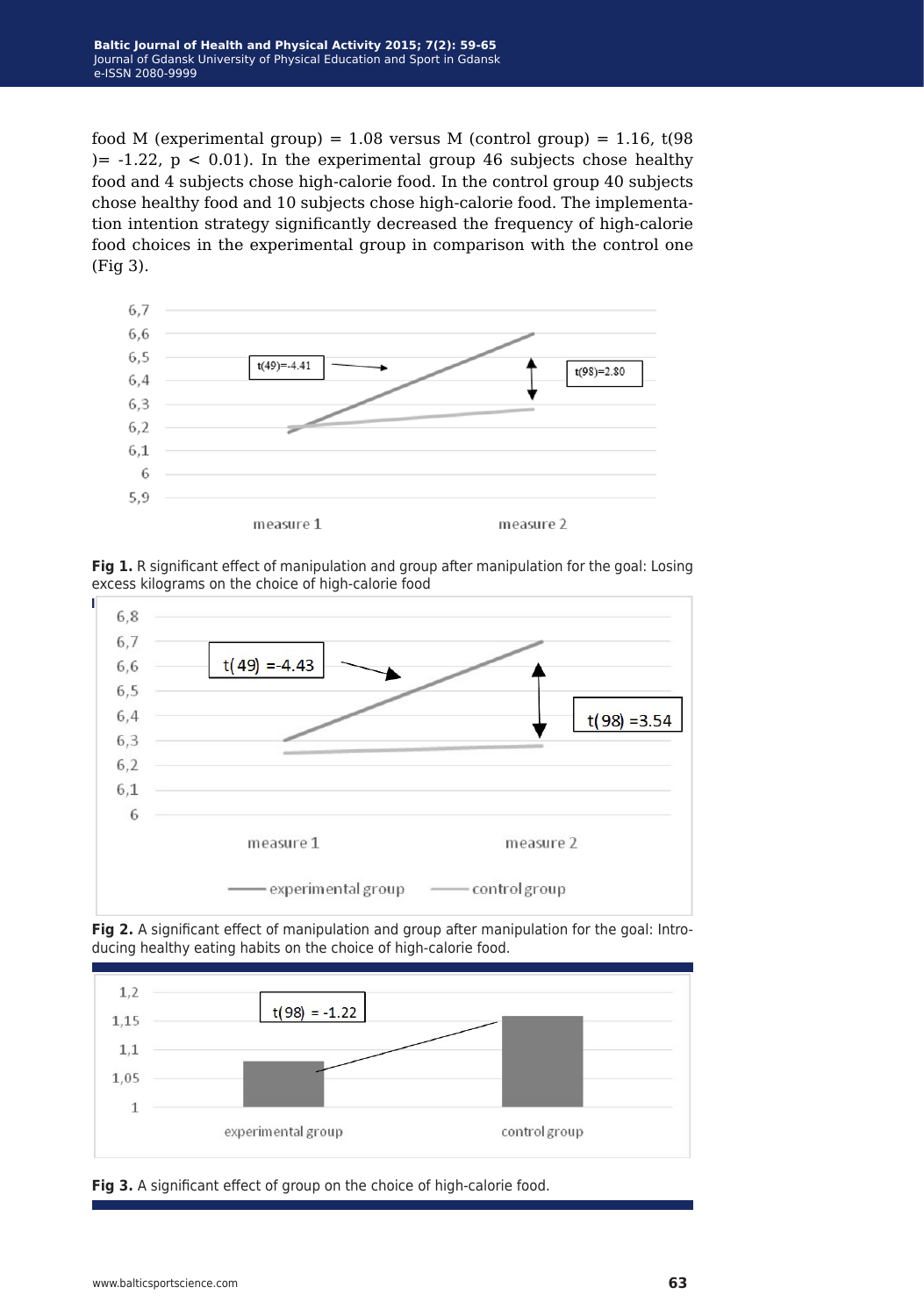# **discussion**

The aim of the study was to determine the effect of the implementation intention strategy on the motivational and behavioral aspects of obese people's selfregulation. The effectivity of self-regulation motivational aspect was evaluated by Goals Survey's repeated measure. The above questionnaire determined the level of importance of two goals related to the slimming process.

The conducted statistical analysis revealed that application of implementation intentions resulted insignificant differences in levels of the importance of two goals between the experimental and the control group. The repeated Goal's Survey measurement showed that at the end of the slimming program the experimental group participants attached higher importance to two goals such as losing excess kilograms and introducing healthy eating habits than the control group participants. We observed a significant manipulation effect and a group effect in the second measurement. Therefore, we can accept that active cognitive engagement using implementation of intentions in a process of eating habits change caused an increase in obese people's motivation in the weight reduction process.

Next when it comes to self-regulation's behavioral aspect, the behavior of subjects who were confronted with a choice of high-calorie foods points to the effectiveness of the analyzed strategy. Members of the experimental group who were exposed to the implementation intention strategy were more likely to resist the temptation of high-calorie foods than control subjects. The results of the study indicate that effective management of self-regulation resources, which relies mainly on appropriate self-control strategies, is required to induce essential changes in eating habits.

The results of this study and the findings of similar experiments [12, 13, 14] suggest that im-plementation intention is an effective self-regulation strategy that influences implicit self-control resources. Unlike voluntary self-control, implicit self-control is a simple, effective and faultless mechanism [10]. It is resistant to psychophysical overload that can deplete voluntary self-control resources and increase the risk of goal abandonment [8]. When the implementation intention strategy is applied, external stimuli trigger automatic behaviors that contribute to the attainment of weight-loss goals [11].

#### **limitation**

However, there are some limitations to the present study that should inform future work. Future research on that subject could be improved by introducing an equal number of males and females to the experiment.

### **conclusions**

Being overweight and obese has become a mass phenomenon with a pronounced upward trend in prevalence in most countries throughout the world [20]. The estimated number of individuals from the European Union who suffer from obesity is 69 million (17%), with the yearly increase in the number of obese individuals amounting to 4 million. For example in Poland, half of the adult population is overweight, and every sixth person is obese. Studies of Polish adolescents produce even more alarming results – 29% of Polish te